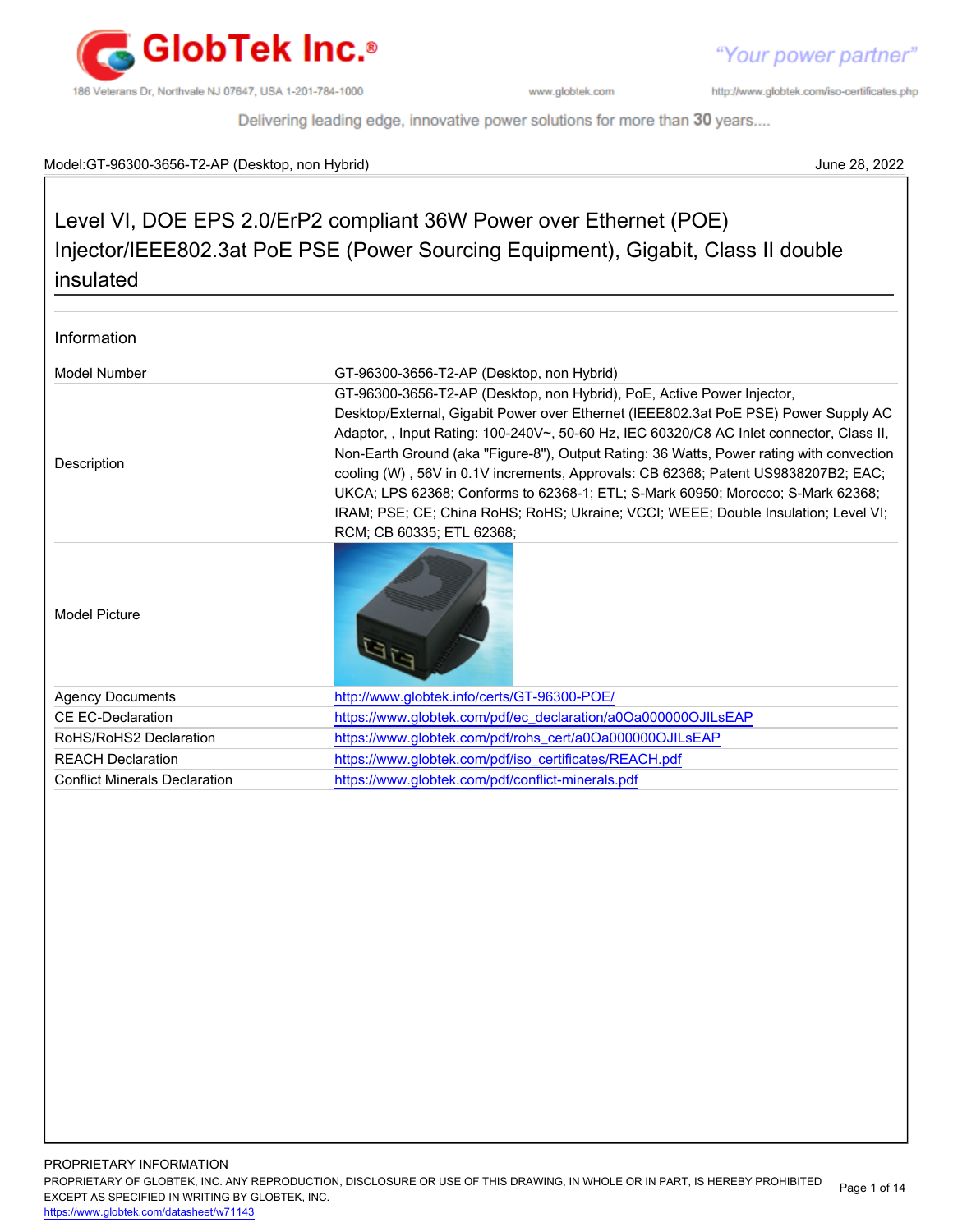

http://www.globtek.com/iso-certificates.php

Delivering leading edge, innovative power solutions for more than 30 years....

### Model:GT-96300-3656-T2-AP (Desktop, non Hybrid) June 28, 2022

| <b>MODEL PARAMETERS</b> |                                                                           |  |  |
|-------------------------|---------------------------------------------------------------------------|--|--|
| Type                    | Desktop/External                                                          |  |  |
| Technology              | Gigabit Power over Ethernet (IEEE802.3at PoE PSE) Power Supply AC Adaptor |  |  |
| Category                | PoE, Active Power Injector                                                |  |  |
| Input Voltage           | 100-240V~, 50-60 Hz                                                       |  |  |
| $I/P$ Amps $(A)$        | 1.0A                                                                      |  |  |
| Wattage (W)             | 36.0                                                                      |  |  |
| Vout Range (V)          | 56                                                                        |  |  |
| <b>Efficiency Level</b> | USA DOE Level VI / Eco-design Directive 2009/125/EC, (EU) 2019/1782       |  |  |
| Ingress Protection      | IP40                                                                      |  |  |
| Size (mm)               | 107*55*36                                                                 |  |  |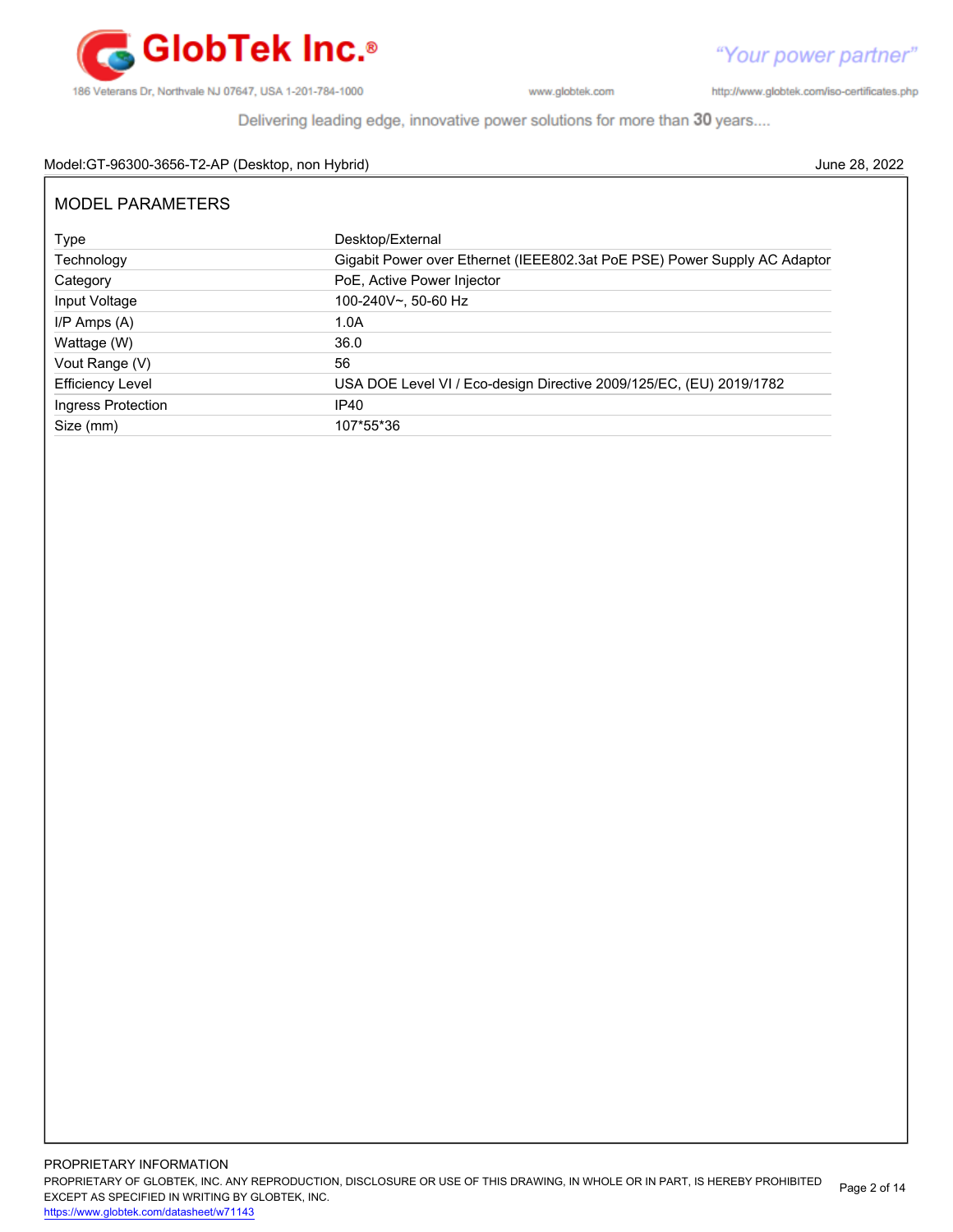

http://www.globtek.com/iso-certificates.php

"Your power partner"

Delivering leading edge, innovative power solutions for more than 30 years....

### Model:GT-96300-3656-T2-AP (Desktop, non Hybrid) June 28, 2022

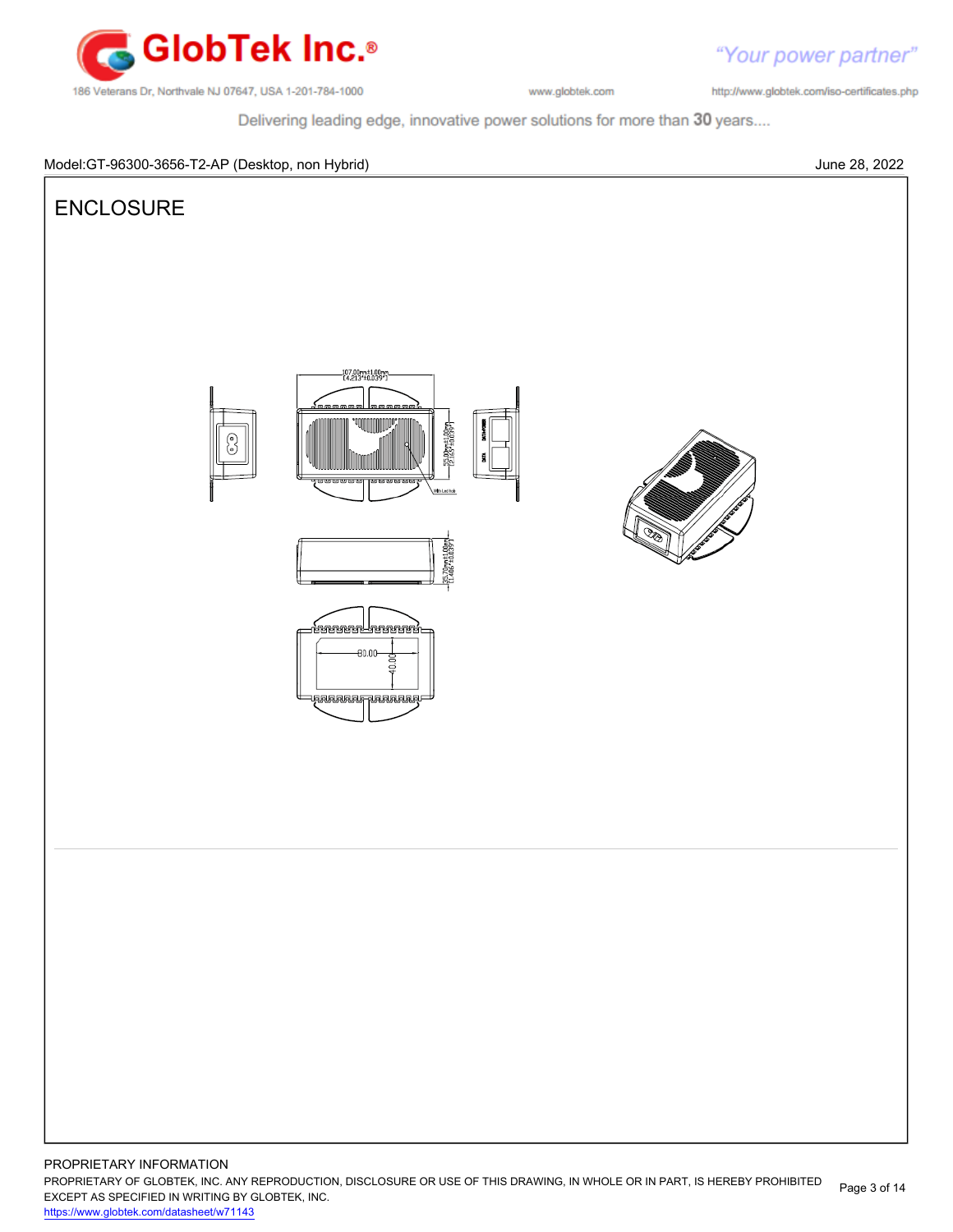

"Your power partner" http://www.globtek.com/iso-certificates.php

Delivering leading edge, innovative power solutions for more than 30 years....

# Model:GT-96300-3656-T2-AP (Desktop, non Hybrid) June 28, 2022 PROPRIETARY INFORMATION RATING TABLE Model Number **Amps(A)** Watts(W) RFQ GT-96300-3656-T2-AP 56 V 0.625 35.00 [RFQ](https://en.globtek.com/model/id/a0Oa000000OJILsEAP)

PROPRIETARY OF GLOBTEK, INC. ANY REPRODUCTION, DISCLOSURE OR USE OF THIS DRAWING, IN WHOLE OR IN PART, IS HEREBY PROHIBITED EXCEPT AS SPECIFIED IN WRITING BY GLOBTEK, INC. Page 4 of 14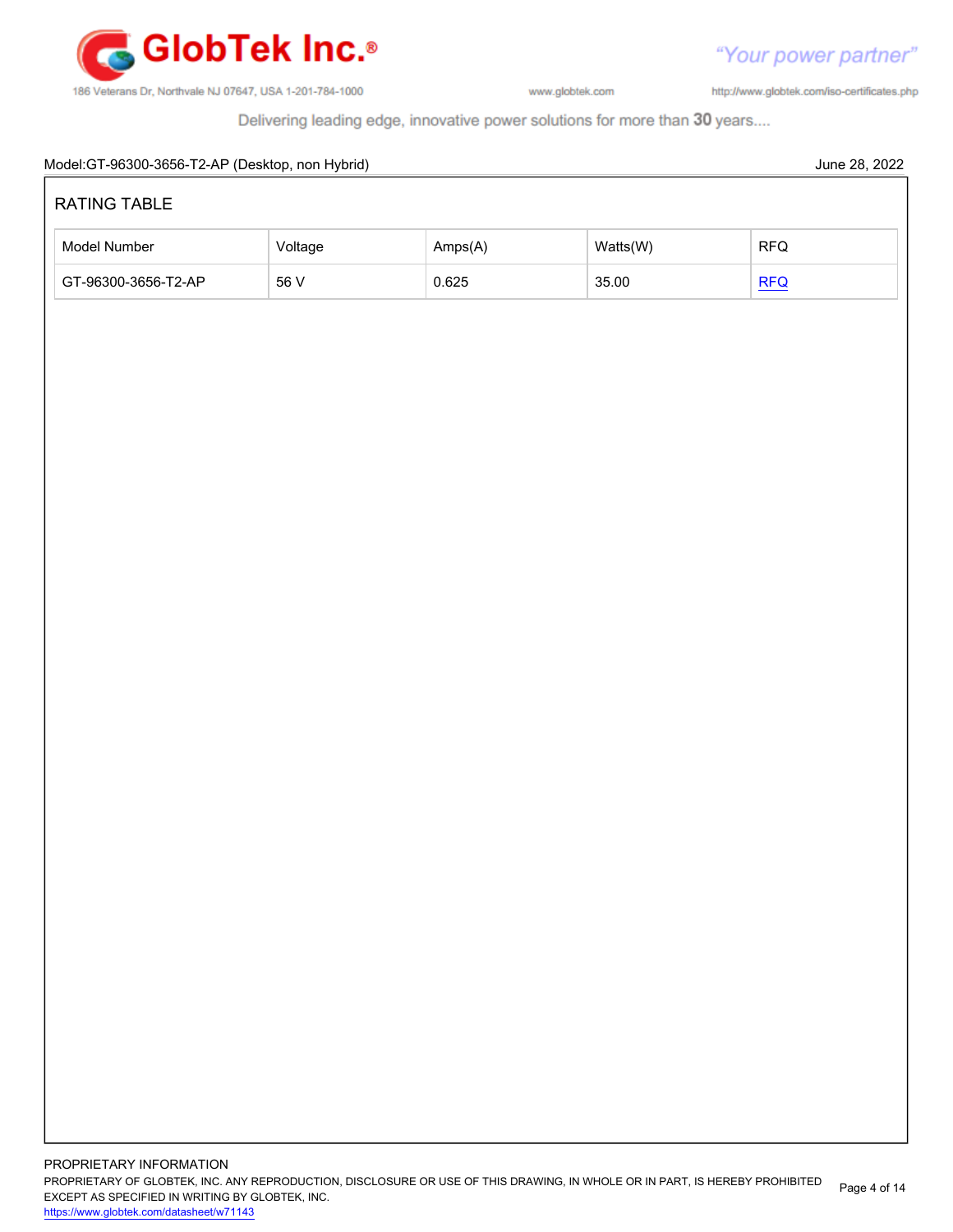

http://www.globtek.com/iso-certificates.php

Delivering leading edge, innovative power solutions for more than 30 years....

Model:GT-96300-3656-T2-AP (Desktop, non Hybrid) June 28, 2022

# SPECIFICATIONS

GlobTek's GT-96300-3656 Active Power over Ethernet Midspan Injector offers cost effective and reliable solution for remote powering of Wireless LAN Access Points, Voice over IP phones, Security Cameras, RFID readers and other IP terminals up to 36 Watts over existing network infrastructure. This injector is configured to provide 36 watts of power per port over two pairs in compliance with IEEE 802.3at standard.

The GT-96300-3656 Active PoE Injector is designed to function with and provide power to any IEEE 802.3at compliant PoE device.

### MAIN FEATURES

- Withstands high energy EMI Immunity events without going into latched shutdown state
- Enhanced 36W output power capability
- IEEE 802.3at Detection, 2 Event classification, Disconnect and Overload Protection
- LED User Interface for Power Good and Fault Conditions
- Compliant to PoE+, 10/100/1000 BaseT Data Rates
- Universal Input Power from 100Vac to 240Vac
- Unique Patented Green Design: Compliant to DoE Efficiency level VI requirement
- Full Protection for Over Voltage and Current
- Compact 104 x 54 x 40 mm (w/o MTG Flange)

### APPLICATIONS

- VoIP Phones
- VoIP Phone with Video
- Wireless Access Points
- Bluetooth Access Points
- Multi-Band Wireless Access Points
- Network Security Cameras
- Point of Sales
- Industrial Controllers
- Electronic Time Card Readers
- Building Security Systems
- Network Camera with Pan, Tilt and Zoom Features
- Electronic Signs
- RFID Readers
- Motion Sensors
- HVAC Controllers
- Magnetic Card Readers
- PDAs
- Digital Time clock

A) ELECTRICAL SPECIFICATIONS: INPUT Input Range: 90-264 Vac (85-264Vac @ 85% of rated output power) Input Line Frequency: 47-63Hz Input Current:< 1A RMS @ 90Vac Full Load

### PROPRIETARY INFORMATION

PROPRIETARY OF GLOBTEK, INC. ANY REPRODUCTION, DISCLOSURE OR USE OF THIS DRAWING, IN WHOLE OR IN PART, IS HEREBY PROHIBITED EXCEPT AS SPECIFIED IN WRITING BY GLOBTEK, INC. Page 5 of 14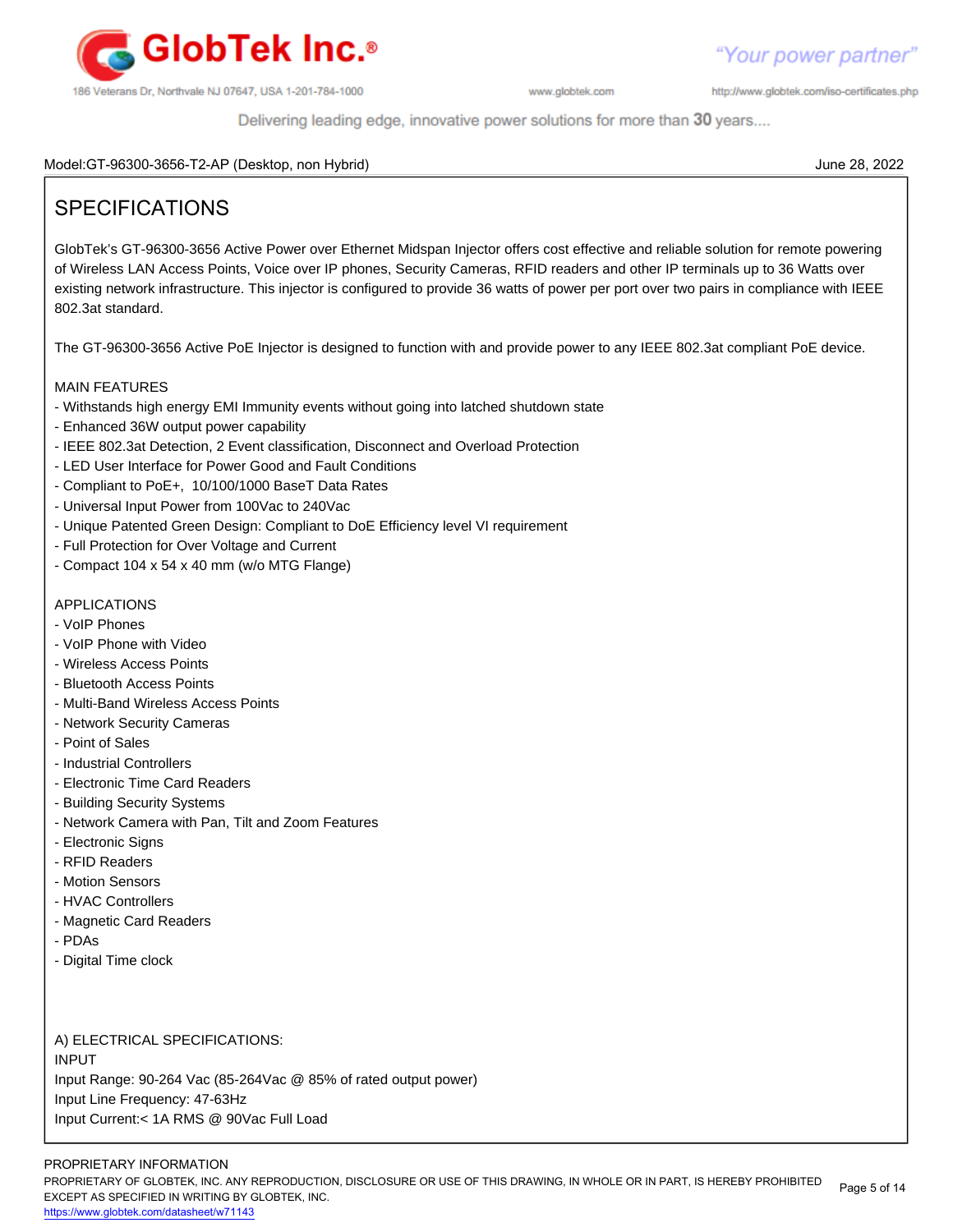

"Your power partner"

http://www.globtek.com/iso-certificates.php

Delivering leading edge, innovative power solutions for more than 30 years....

| Model: GT-96300-3656-T2-AP (Desktop, non Hybrid)                                                                      | June 28, 2022 |
|-----------------------------------------------------------------------------------------------------------------------|---------------|
| Inrush Current: 60A Typical, Cold Start @ 25°C at 230Vac                                                              |               |
| No load Power: < 100mW                                                                                                |               |
| Efficiency: >87.4%, 4 Point Avg efficiency. Typical at Full Load, 230 Vac<br>Turn on-delay: 1 Second Typical @ 115Vac |               |
| Input Line Protection: MOV Transient protected.                                                                       |               |
| Hold-up time: 8ms typical at nominal input voltage and full load                                                      |               |
| Leakage current: <100uA                                                                                               |               |
| Isolation: 3000 VAC                                                                                                   |               |
|                                                                                                                       |               |
|                                                                                                                       |               |
| <b>OUTPUT</b>                                                                                                         |               |
| Number of Ports: One                                                                                                  |               |
| Data Rates: Compliant to PoE+, 10/100/1000 Mbits/second Ethernet Speed                                                |               |
| Power Injection Method: For IEEE 802.3at Midspan, 4&5 for V+ and 7&8 for Common                                       |               |
| Port Voltage:<br>56Vdc nom at pins 4&5 to 7&8                                                                         |               |
| Port Current:<br>0 to 640mA max for pins 4&5 to 7&8                                                                   |               |
|                                                                                                                       |               |
| Port Power:<br>36W max from pins 4&5 to 7&8                                                                           |               |
| Port Voltage Regulation: Complies with IEEE 802.3at requirements                                                      |               |
| Port Voltage Ripple: Complies with IEEE 802.3at requirements                                                          |               |
| Port Voltage Transient Performance: Complies with IEEE 802.3at requirements                                           |               |
| Port Overload Protection: Complies with IEEE 802.3at Requirements. Port will shutdown during                          |               |
| overload and auto recover when overload is removed.                                                                   |               |
| Port Short Circuit Protection: Complies with IEEE 802.3at Requirements. Port will shutdown during                     |               |
| short circuit and auto recover when short is removed.                                                                 |               |
|                                                                                                                       |               |
| Port Power Disconnection Method: Automatic Disconnect if < 10mA minimum load detected per IEEE 802.3at standard.      |               |
| User Interface: Green LED Status Indicator, States as Follows:                                                        |               |
| No Light: No Powered Device detected at end of ethernet cable                                                         |               |
| Flashing at 1.5Hz: Detection (hand-shaking) in-Process, with Powered Device                                           |               |
| Continuous Light: Good Connection with Powered Device                                                                 |               |
| Flashing at 10Hz: Over Current Condition                                                                              |               |
| <b>ENVIRONMENTAL</b>                                                                                                  |               |
| Temperature: Operating, -10C to 40C                                                                                   |               |
| Storage, -30C to 80C                                                                                                  |               |
| Humidity: 0% to 95% Relative Humidity, Non-Condensing                                                                 |               |
| Altitude: Operating, Up to 5000M                                                                                      |               |
| PROPRIETARY INFORMATION                                                                                               |               |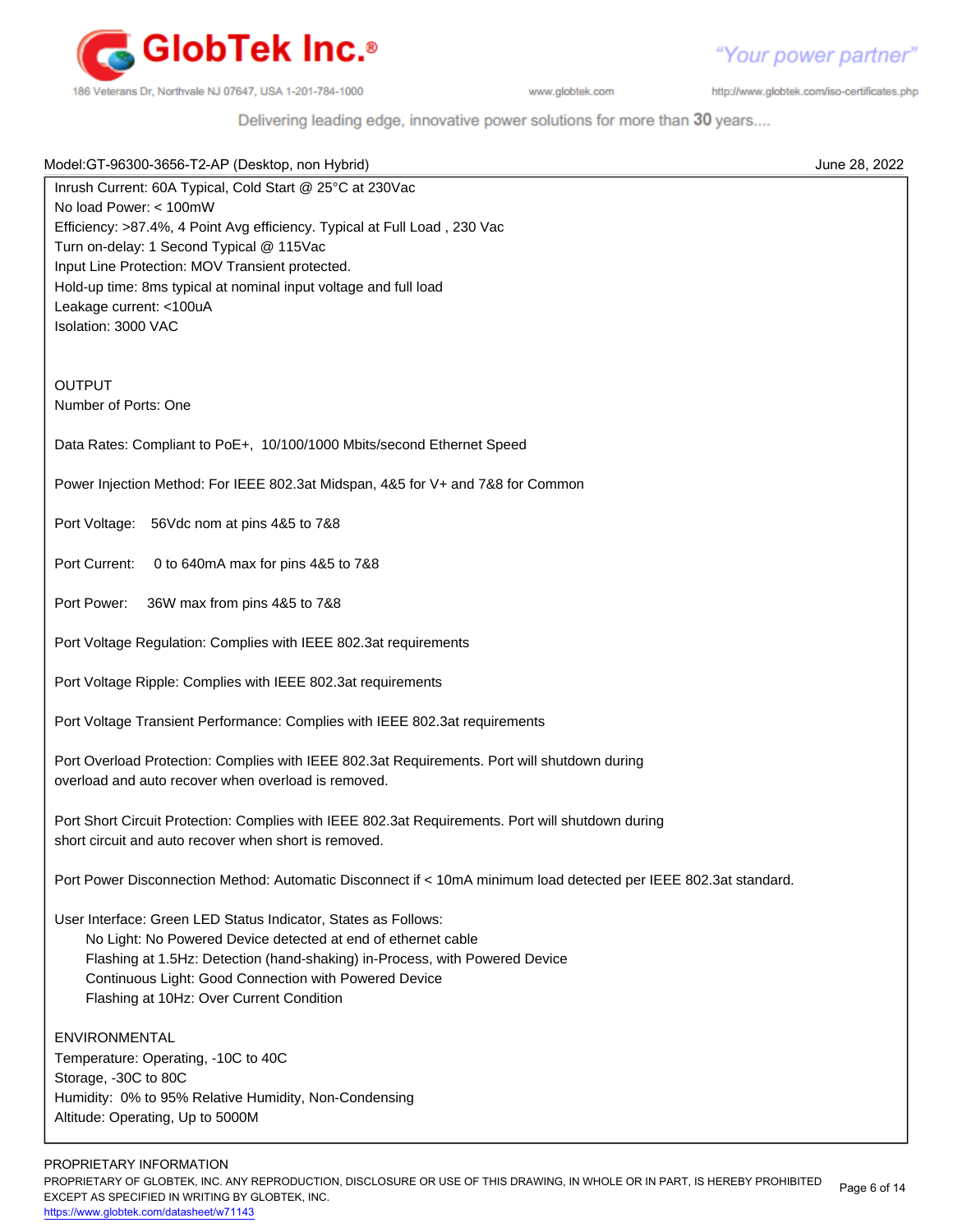

http://www.globtek.com/iso-certificates.php

Delivering leading edge, innovative power solutions for more than 30 years....

| Model: GT-96300-3656-T2-AP (Desktop, non Hybrid)                                                       | June 28, 2022 |
|--------------------------------------------------------------------------------------------------------|---------------|
|                                                                                                        |               |
| MECHANICALS / ENCLOSURE                                                                                |               |
| Housing: High impact plastic, 94V0 polycarbonate, non-vented                                           |               |
| Markings: Label and/or Pad Printed and/or Molded in the case Dimensions: 104*54*40 mm (w/o MTG Flange) |               |
| Weight: 0.35 Lb, 155 gr.                                                                               |               |
| AC Input mechanical options: Desktop C6, C8, C14 or C18 IEC Inlet.                                     |               |
| Hybrid option (Desktop or Changeable Blade Wall Plug-in) Class I or Class II input                     |               |
| Data and Data+Power Connector: Fully Shielded RJ45                                                     |               |
| D) EMISSIONS and IMMUNITY                                                                              |               |
| Emission: Complies with FCC Class B Part 15, EN55022 Class B                                           |               |
| Immunity: Complies with the following;                                                                 |               |
| EN610000-6-2 (Industrial Level Immunity Compliance, extended levels shown in parenthesis)              |               |
| EN 61000-4-2 ESD (+/-18KV Air, +/-8KV Contact, criteria A) (+/-20KV Air, +/-10KV Contact, criteria B)  |               |
| EN 61000-4-3 Radiated Immunity                                                                         |               |
| EN 61000-4-4 EFT (+/-2.5KV, criteria A) (+/-4KV, criteria B)                                           |               |
| EN 61000-4-5 Surge (+/-2KV Line-Line, +/-4KV Line to Gnd, criteria A)                                  |               |
| EN 61000-4-6 Conducted Susceptibility                                                                  |               |
| EN 61000-4-11 Voltage Dips and Interrupts                                                              |               |
| EN 61000-3-2 Harmonics, Class A                                                                        |               |
|                                                                                                        |               |
| REGULATORY COMPLIANCE                                                                                  |               |
| Compliant Safety Standards: See listings at end of this drawing for specifics                          |               |
|                                                                                                        |               |
| IEEE 802.3at: Product tested per the requirements of IEEE 802.3at                                      |               |
| INTEROPERABILITY: Product's interoperability performance verified with various third                   |               |
| party PoE enabled systems. See table below.                                                            |               |
|                                                                                                        |               |
| <b>SPECIAL OPTIONS</b>                                                                                 |               |
| 1. Custom Markings                                                                                     |               |
| 2. Reduced output power rating                                                                         |               |
| 3. Compatibility to 24W-30W output power Splitters using Data Link Layer Classification                |               |
| 4. High Rel PCB laminate with Plated through Holes for IPC610 Class 2 Compliance                       |               |
| 5. Special Housing Colors                                                                              |               |
|                                                                                                        |               |
|                                                                                                        |               |
|                                                                                                        |               |
|                                                                                                        |               |
|                                                                                                        |               |
|                                                                                                        |               |
|                                                                                                        |               |
|                                                                                                        |               |
|                                                                                                        |               |
|                                                                                                        |               |
|                                                                                                        |               |
|                                                                                                        |               |
|                                                                                                        |               |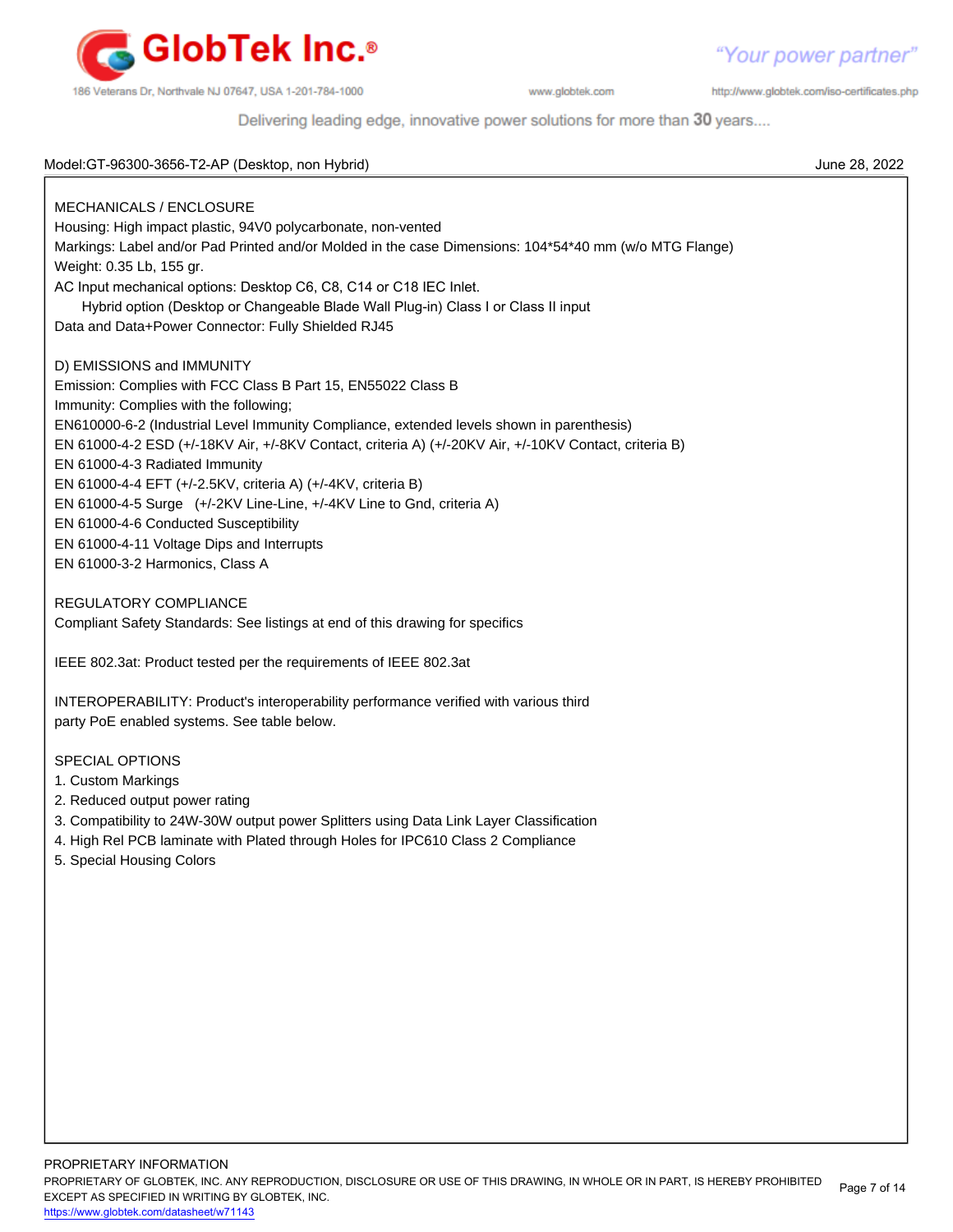

http://www.globtek.com/iso-certificates.php

Delivering leading edge, innovative power solutions for more than 30 years....

### Model:GT-96300-3656-T2-AP (Desktop, non Hybrid) June 28, 2022

6.48V or 54V Output Voltage, contact factory for availability

### 36W PoE Injector, Ethernet InterOperability and Compatibility Testing

Injector tested: Model GT-96300-3656, rated 36W output, 56Vdc, IEEE802.3-2009 at Compliant Note, assuming 80% eff splitter, max Pout = 28.8W (28.8/36 = 0.8)

| Splitter Model Used                         | Splitter<br><b>Description</b> | Splitter O/P<br><b>Power Rating</b> | <b>Splitter Load During Testing</b> |  |
|---------------------------------------------|--------------------------------|-------------------------------------|-------------------------------------|--|
| GlobTek GT-91087                            | 5V, af type                    | 8W                                  | 7.5W                                |  |
| PowerDSIne PD-AS-601/5                      | 5V, af type                    | 10 <sub>W</sub>                     |                                     |  |
| <b>Linksys POEES5</b>                       | 5V, af type<br>10W             |                                     |                                     |  |
| Axis 5008-001-02                            | 5V, af type                    | 10W                                 |                                     |  |
| PowerDSIne PD-AS-<br>12V, at type<br>701/12 |                                | 24W                                 | 24W                                 |  |
| Phihong POE21-120-R                         | 12V, at type                   | 21W                                 | 21W                                 |  |
| Cisco 7970 Series Phone                     | IP Phone, af type              | Input to Phone rating 48V, 0.38A    |                                     |  |

\* For 24W-30W output power Splitters using Data Link Layer Classification, contact GlobTek for option availability.

### 100BaseT/1000 Base T network digital

### transmission testing

(During testing ethernet communications is passed thru Injector and then Splitter and then to a computer)

Injector tested: Model GT-96300-3656, rated 36W output, 56Vdc, IEEE802.3-2009 at Compliant Injector is Gigabit designed and tested, to 100 Base T and 1000 Base T

| Splitter Model Used         | Splitter<br><b>Description</b> | P/F | Notes:                         |
|-----------------------------|--------------------------------|-----|--------------------------------|
| Axis 5008-001-02            | 100 Base T rating              |     | Limited bandwidth splitter     |
| PowerDSIne PD-AS-<br>701/12 | $1000$ Base T rating $P$       |     | <b>Full bandwidth splitter</b> |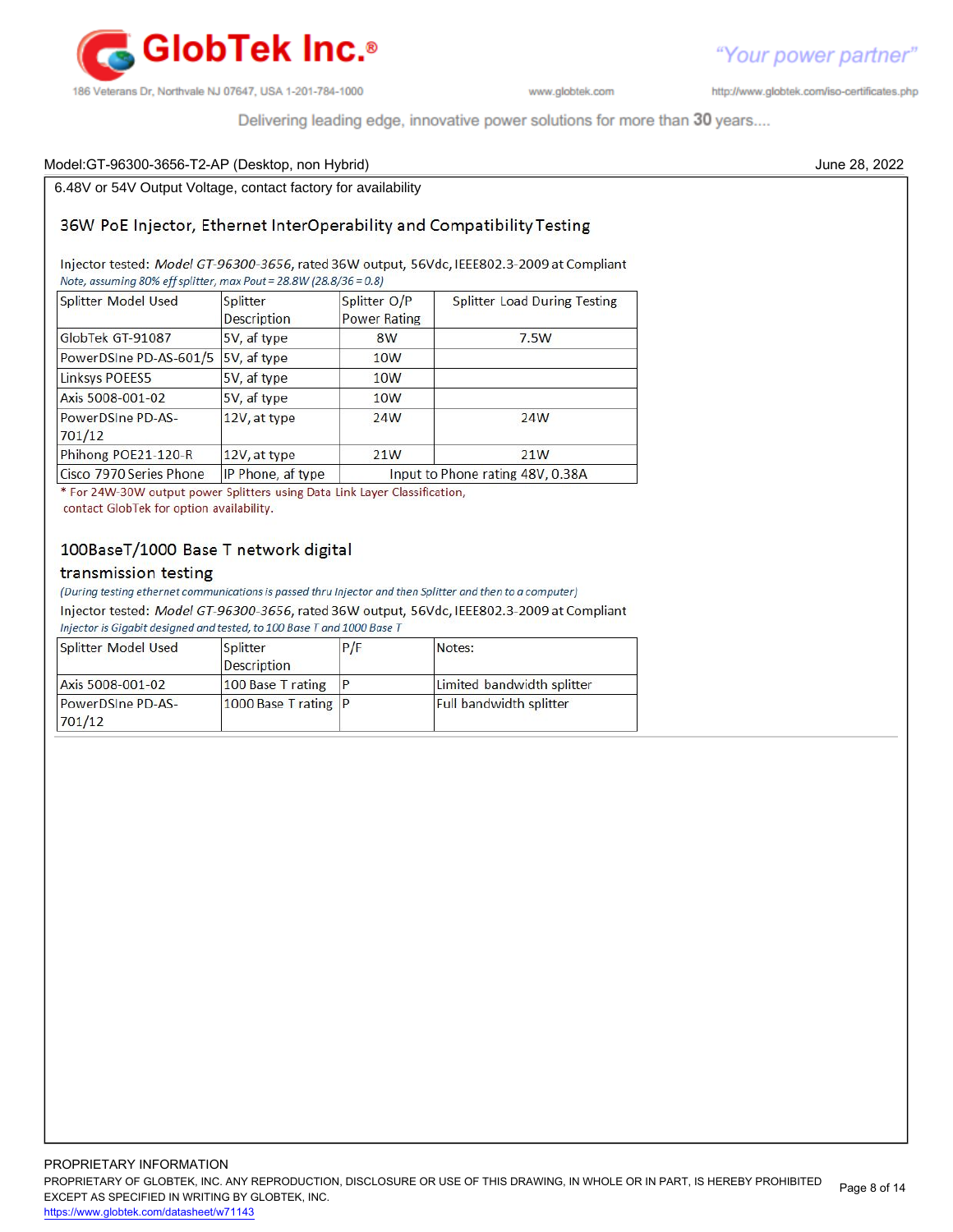

http://www.globtek.com/iso-certificates.php

Delivering leading edge, innovative power solutions for more than 30 years....



PROPRIETARY INFORMATION PROPRIETARY OF GLOBTEK, INC. ANY REPRODUCTION, DISCLOSURE OR USE OF THIS DRAWING, IN WHOLE OR IN PART, IS HEREBY PROHIBITED EXCEPT AS SPECIFIED IN WRITING BY GLOBTEK, INC. <https://www.globtek.com/datasheet/w71143> Page 9 of 14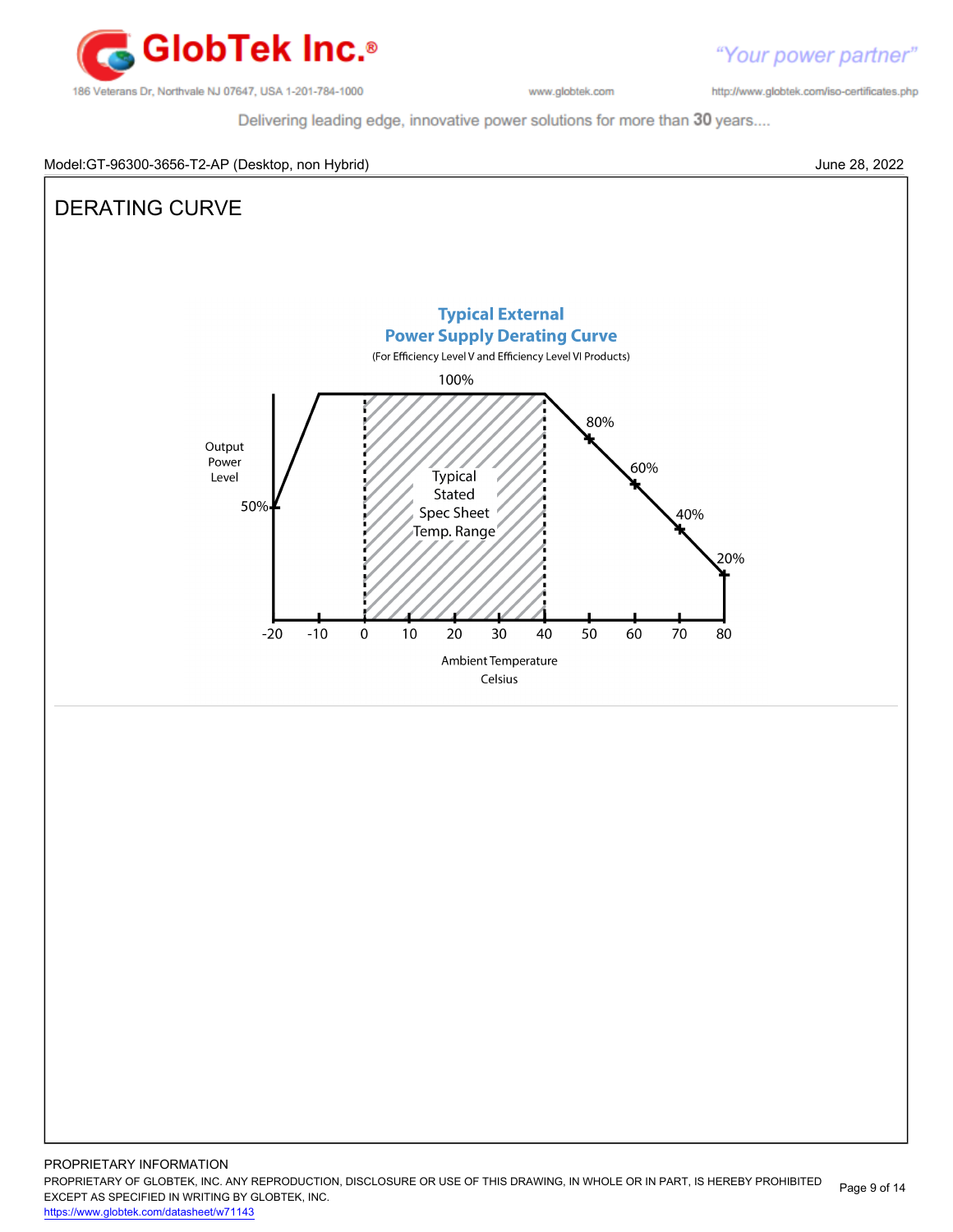

"Your power partner"

http://www.globtek.com/iso-certificates.php

Delivering leading edge, innovative power solutions for more than 30 years....

### Model:GT-96300-3656-T2-AP (Desktop, non Hybrid) June 28, 2022

## INPUT CONFIGURATION

Description **IEC 60320/C8 AC Inlet connector, Class II, Non-Earth Ground (aka "Figure-8")** 



Mates with IEC 60320/C7 Plug

Below are standard cordsets which are "not included" (unless stated above); these may be purchased separately or packaged with the power supply. Please contact your Sales Engineer if the style required is not shown below. Many more available in different lengths, colors or cable material.

### [Standard International IEC 320/C7 Cordsets](http://www.globtek.com/pdf/international-cordset-with-iec-320_c7-703-connector/)

| <b>Part Number</b> | Type                                                    | Standard             | Connector            | (mm) | LengthLength<br>(feet) |
|--------------------|---------------------------------------------------------|----------------------|----------------------|------|------------------------|
| 2094112M703(R)     | Argentina (Type I)                                      | <b>IRAM</b><br>2063  | <b>IEC</b><br>320/C7 | 2000 | 17                     |
| 5014112M703A(R)    | Australian (Type I)                                     | AS 3112              | <b>IEC</b><br>320/C7 | 2000 | $\overline{7}$         |
| 207B4111M8703(R)   | Brazil (Type N)                                         | NBR14136             | IEC<br>320/C7        | 1800 | $6\overline{6}$        |
| 4533501M8703(R)    | China (Type A)                                          | GB 2099.1            | <b>IEC</b><br>320/C7 | 1830 | $6\overline{6}$        |
| 2074112M703A(R)    | European (Type C)                                       | CEE 7/16             | IEC<br>320/C7        | 2000 | $\overline{7}$         |
|                    | 2074112M703AEUSA(R) European/South Africa Combo(Type C) | CEE 7/16             | IEC<br>320/C7        | 2000 | $\overline{7}$         |
| 2084111M8703B(R)   | India (Type D)                                          | IS 1293              | <b>IEC</b><br>320/C7 | 1800 | $6\overline{6}$        |
| 451J3401M8703(R)   | Japan (Type A)                                          | <b>JIS 8303</b>      | <b>IEC</b><br>320/C7 | 1830 | 6                      |
| 2044112M703A(R)    | Korea (Type C)                                          | <b>KS C8305</b>      | IEC<br>320/C7        | 2000 | $\overline{7}$         |
| 4511116F703A(R)    | North America (Type A)                                  | <b>NEMA</b><br>1-15P | <b>IEC</b><br>320/C7 | 1830 | $6\overline{6}$        |
| 2084111M8703(R)    | South Africa (Type M)                                   | <b>BS 546</b>        | IEC320/C7 1830       |      | 6                      |
| 4033401M8703A(R)   | Taiwan (Type A)                                         | <b>CNS690</b>        | <b>IEC</b><br>320/C7 | 1830 | 6                      |
| 6104112M703A(R)    | UK, Hong Kong, Singapore, Gulf States (Type G)          | <b>BS1363</b>        | IEC<br>320/C7        | 2000 | $\overline{7}$         |
|                    |                                                         |                      |                      |      |                        |

### PROPRIETARY INFORMATION

PROPRIETARY OF GLOBTEK, INC. ANY REPRODUCTION, DISCLOSURE OR USE OF THIS DRAWING, IN WHOLE OR IN PART, IS HEREBY PROHIBITED Page 10 of 14<br>EXALER 10 OREGIEIER WILKENIG BY OLOREEK WO EXCEPT AS SPECIFIED IN WRITING BY GLOBTEK, INC.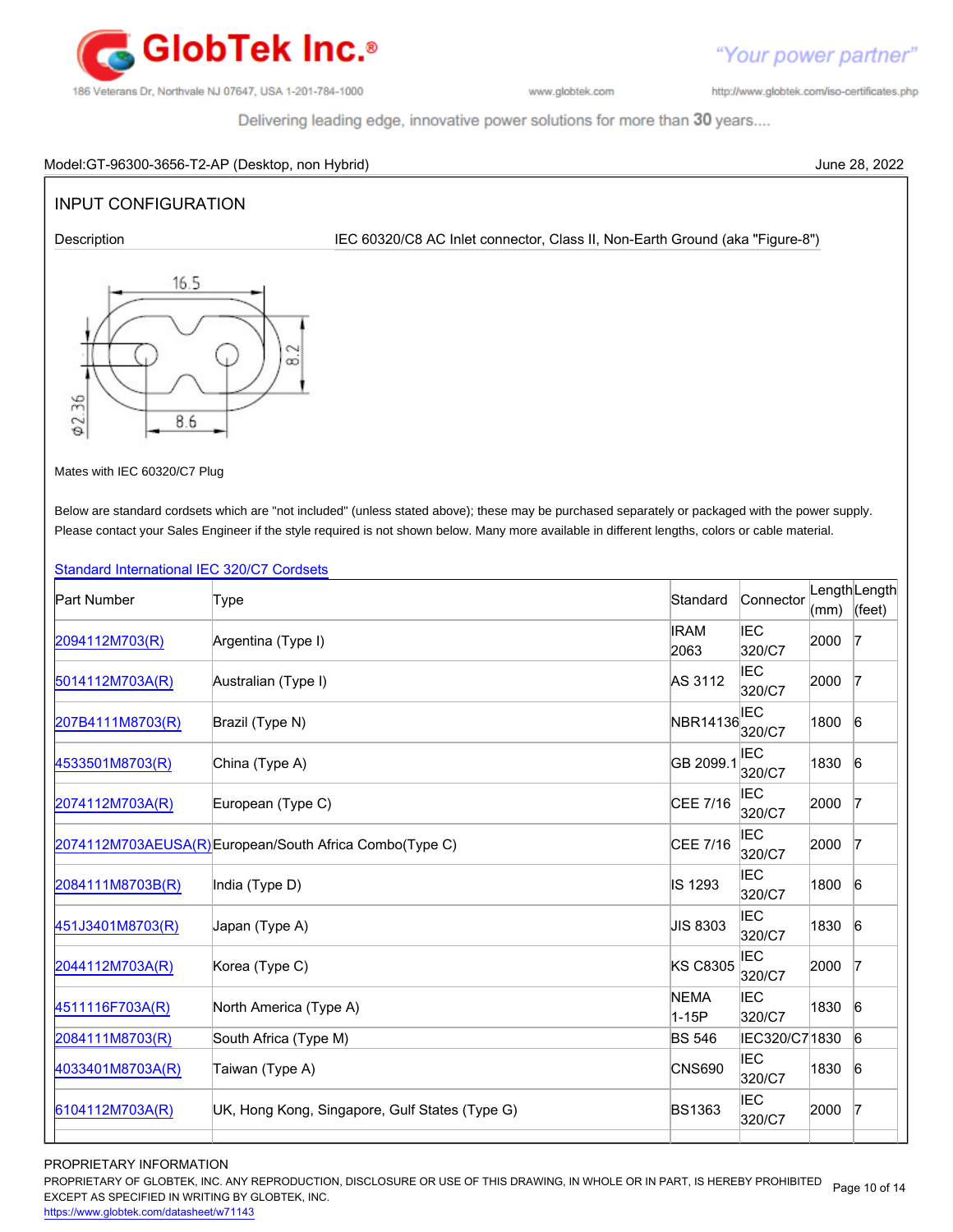

http://www.globtek.com/iso-certificates.php

Delivering leading edge, innovative power solutions for more than 30 years....

|                  | Model: GT-96300-3656-T2-AP (Desktop, non Hybrid)<br>June 28, 2022                            |                        |                 |  |   |
|------------------|----------------------------------------------------------------------------------------------|------------------------|-----------------|--|---|
| 451G1116F703A(R) | Gulf States (Kuwait, Bahrain, Oman, Qatar, Saudi Arabia, Yemen and the Nema<br>IEC320/C71830 |                        |                 |  | 6 |
|                  | United Arab Emirates (UAE)(Type A)                                                           | $1-15P$                |                 |  |   |
| 6303742M5703(R)  | Thailand (Type C)                                                                            | <b>TIS</b><br>166-2549 | IEC320/C72500 8 |  |   |
|                  |                                                                                              |                        |                 |  |   |
|                  |                                                                                              |                        |                 |  |   |
|                  |                                                                                              |                        |                 |  |   |
|                  |                                                                                              |                        |                 |  |   |
|                  |                                                                                              |                        |                 |  |   |
|                  |                                                                                              |                        |                 |  |   |
|                  |                                                                                              |                        |                 |  |   |
|                  |                                                                                              |                        |                 |  |   |
|                  |                                                                                              |                        |                 |  |   |
|                  |                                                                                              |                        |                 |  |   |
|                  |                                                                                              |                        |                 |  |   |
|                  |                                                                                              |                        |                 |  |   |
|                  |                                                                                              |                        |                 |  |   |
|                  |                                                                                              |                        |                 |  |   |
|                  |                                                                                              |                        |                 |  |   |
|                  |                                                                                              |                        |                 |  |   |
|                  |                                                                                              |                        |                 |  |   |
|                  |                                                                                              |                        |                 |  |   |
|                  |                                                                                              |                        |                 |  |   |
|                  |                                                                                              |                        |                 |  |   |
|                  |                                                                                              |                        |                 |  |   |
|                  |                                                                                              |                        |                 |  |   |
|                  |                                                                                              |                        |                 |  |   |
|                  |                                                                                              |                        |                 |  |   |
|                  |                                                                                              |                        |                 |  |   |
|                  |                                                                                              |                        |                 |  |   |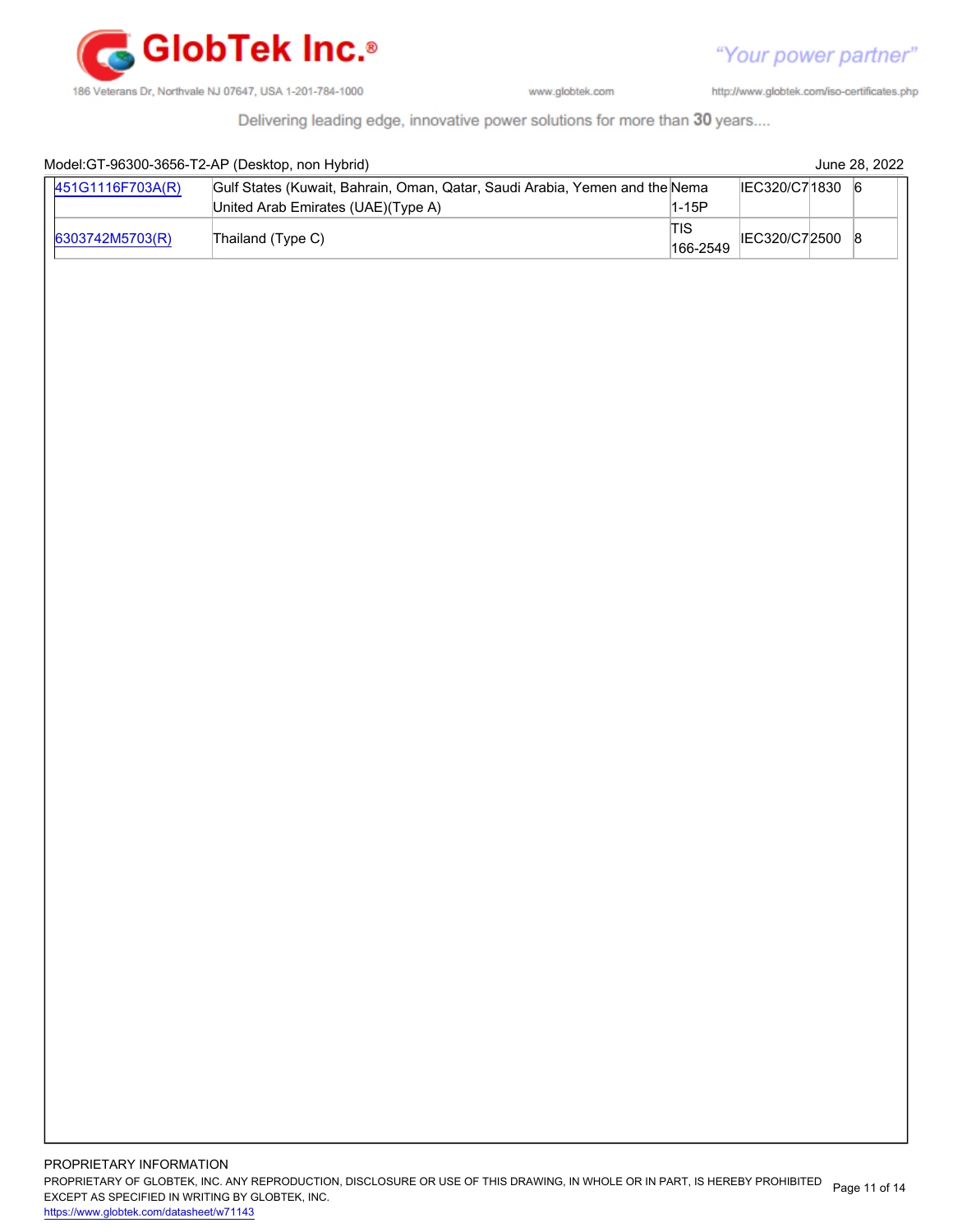

http://www.globtek.com/iso-certificates.php

"Your power partner"

Delivering leading edge, innovative power solutions for more than 30 years....

### Model:GT-96300-3656-T2-AP (Desktop, non Hybrid) June 28, 2022

| Description                                                                                                                                                                                                                                                     |
|-----------------------------------------------------------------------------------------------------------------------------------------------------------------------------------------------------------------------------------------------------------------|
| CB for IEC 62368-1:2014 (Second Edition)                                                                                                                                                                                                                        |
| <b>CE</b> Certification                                                                                                                                                                                                                                         |
| IEC 60335-1:2010 (Fifth Edition) incl. Corr. 1:2010 and Corr. 2:2011 + A1:2013                                                                                                                                                                                  |
| Audio/Video, Information And Communication Technology Equipment - Part 1: Safety<br>Requirements [UL<br>62368-1:2014 Ed.2]<br>Audio/Video, Information And Communication Technology Equipment - Part 1: Safety<br>Requirements [CSA<br>C22.2#62368-1:2014 Ed.2] |
| Information Technology Equipment Safety Part 1: General Requirements (UL<br>60950-1 Issued: 2007/03/27, Ed: 2 Rev: 2014/10/14)                                                                                                                                  |
| CHINA SJ/T 11364-2014, China RoHS Chart: http://en.globtek.com/globtek-rohs.php                                                                                                                                                                                 |
| Conforms to UL STD. 62368-1<br>Certified to CSA STD C22.2 NO.62368-1                                                                                                                                                                                            |
|                                                                                                                                                                                                                                                                 |
| Declaration ДС № ЕАЭС N RU Д-US.KA01.B.10453_19 Custom Union of Russia,<br>Belarus and Kazakhstan<br>http://www.globtek.com/redirect/?loc=gost-certificate-eac-declaration                                                                                      |
|                                                                                                                                                                                                                                                                 |

PROPRIETARY INFORMATION

PROPRIETARY OF GLOBTEK, INC. ANY REPRODUCTION, DISCLOSURE OR USE OF THIS DRAWING, IN WHOLE OR IN PART, IS HEREBY PROHIBITED Page 12 of 14<br>EXALER 10 OREGIEIER WILKENIG BY OLOREEK WO EXCEPT AS SPECIFIED IN WRITING BY GLOBTEK, INC.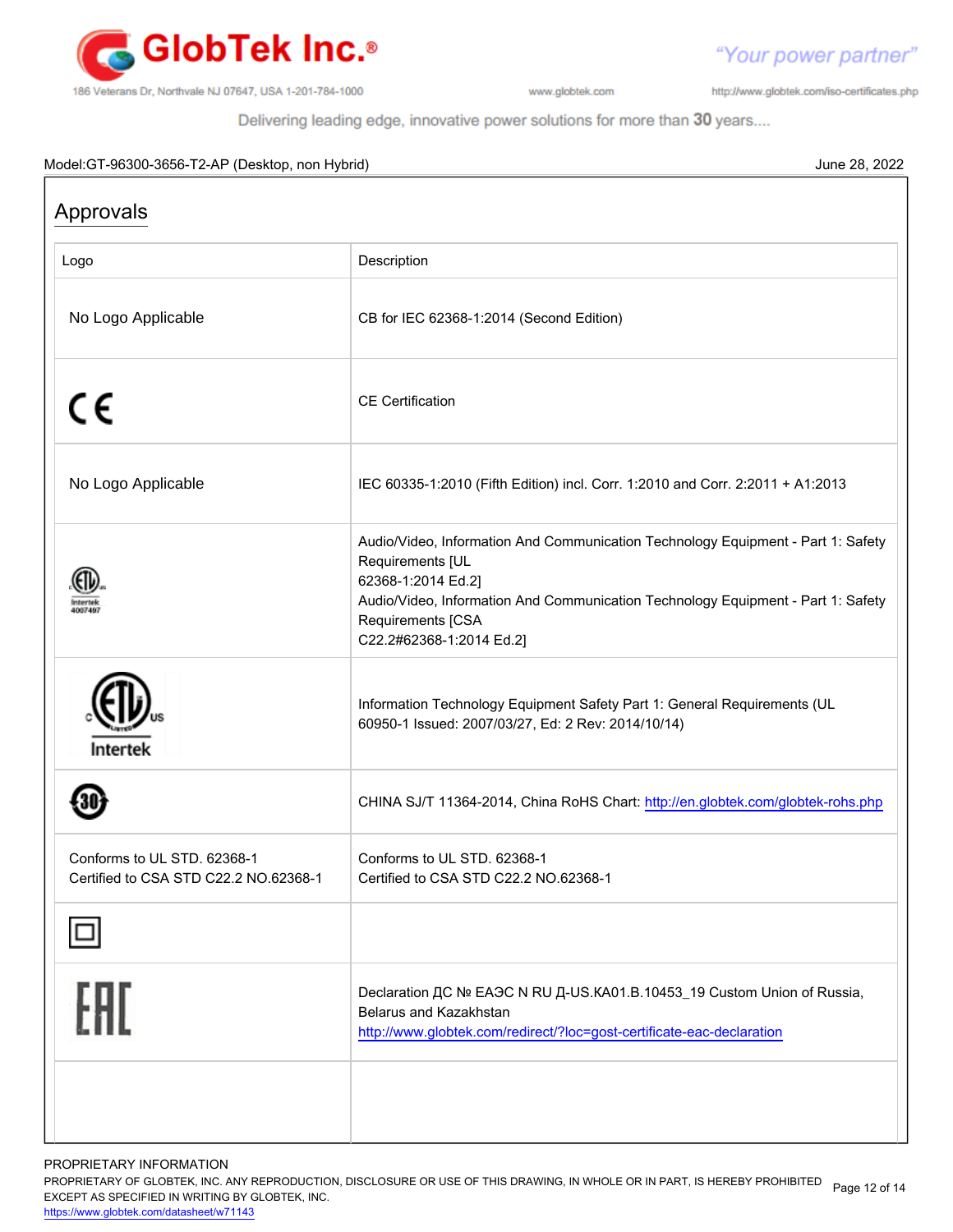

http://www.globtek.com/iso-certificates.php

"Your power partner"

Delivering leading edge, innovative power solutions for more than 30 years....

| Model: GT-96300-3656-T2-AP (Desktop, non Hybrid)<br>June 28, 2022           |                                                                                                                                                                                                                                                                      |  |
|-----------------------------------------------------------------------------|----------------------------------------------------------------------------------------------------------------------------------------------------------------------------------------------------------------------------------------------------------------------|--|
| DC-E-G71-009.1<br>PRECAUCION: PARA USO EN EQUIPOS<br>ELECTRONICOS SOLAMENTE | IRAM certificate to IEC 62368-1:2014                                                                                                                                                                                                                                 |  |
| GlobTek, Inc.                                                               | JAPAN TUV R-PSE, Cert. No. JD 50473430, to J62368-1(H30),<br>J55032(H29),J3000(H25)[DC30? 60V]. Please reference the following website for<br>guidelines on PSE regulations:<br>http://en.globtek.com/importing-ite-and-medical-power-supplies-ac-adaptors-to-japan/ |  |
| EFFICIENCY LEVEL (V)                                                        | Efficiency: complies to section 301 of Energy Independence and Security Act (EISA)<br>complies with Energy Star tier 2 (North America), ECP tier 2 (China), MEPS tier 2<br>(Australia), Code of Conduct (Europe)                                                     |  |
| <b>LPS</b>                                                                  | Limited Power Source 62368                                                                                                                                                                                                                                           |  |
| Ø                                                                           | Morocco SDoC declaration<br>http://www.globtek.info/certs/Morocco%20SDoC%20Declaration/                                                                                                                                                                              |  |
| Patent US9838207B2                                                          | Protected by US and international patents, US patent number US9838207B2                                                                                                                                                                                              |  |
| SAA-161679-EA                                                               | RCM certificate SAA-161679-EA; Australia and New Zealand Regulatory Compliance,<br>Mark (http://rcm.standards.org.au/rcmfaq/rcmfaq.htm                                                                                                                               |  |
| <b>RoHS</b>                                                                 | Specifications of directive 2011/65/EU Annex VI (ROHS-2) with amendment<br>2015/863-EU (ROHS-3) http://www.ce-mark.com/Rohs%20final.pdf                                                                                                                              |  |
|                                                                             | S-Mark Certificate EN 60950-1:2006 + A11:2009 + A1:2010 + A12:2011+A2:2013<br>(http://www.intertek.com/marks/s/)                                                                                                                                                     |  |
|                                                                             | S-Mark Certificate EN 62368-1:2014 + A11 (http://www.intertek.com/marks/s/)                                                                                                                                                                                          |  |
|                                                                             |                                                                                                                                                                                                                                                                      |  |

PROPRIETARY INFORMATION

PROPRIETARY OF GLOBTEK, INC. ANY REPRODUCTION, DISCLOSURE OR USE OF THIS DRAWING, IN WHOLE OR IN PART, IS HEREBY PROHIBITED Page 13 of 14<br>EXALER 10 OREGIEIER WILKENIG BY OLOREEK WO EXCEPT AS SPECIFIED IN WRITING BY GLOBTEK, INC.